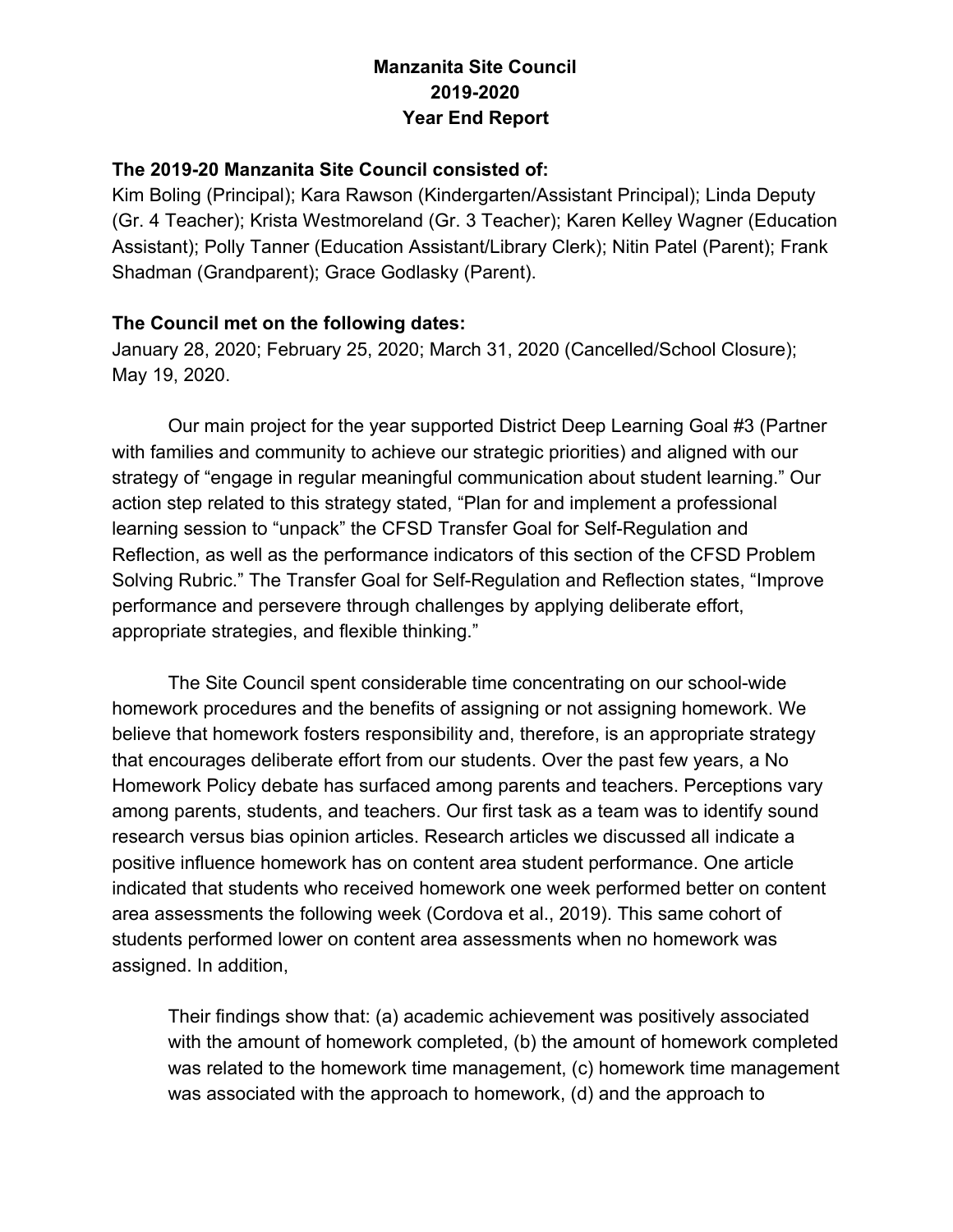homework, like the rest of the variables of the model (except for the time spent on homework), was related to the student's academic motivation (i.e., academic goals).

Overall, our school-wide efforts for the past few years has been focused on improving student academic and behavioral mindsets by explicitly teaching mindfulness strategies and goal setting strategies. According to the findings from Cordova et al. (2019), assigning homework (consistent among grade levels) is one strategy to help us achieve our Self Regulation and Reflection goal.

Our next task was to critique Manzanita's homework policy for revision considerations based on our discussions. Manzanita's current homework policy is 2-pages in length and prescriptive for teachers, parents, and students. Due to the length and limitations of the current policy, we felt it was appropriate to revise our homework policy. Our goal was to be precise with our homework beliefs and encourage classroom autonomy.

We will communicate our revised homework policy to classroom teachers prior to the 2020-2021 school year. At this time, we will provide time for classroom teachers to offer feedback and further suggestions for improvement.

#### **References:**

Cordova, C., Pagtulon-an, E., & Tan, D. (2019). No Assignment Policy: A Boon or a Bane?. *International Journal of English and Education*, 8(1).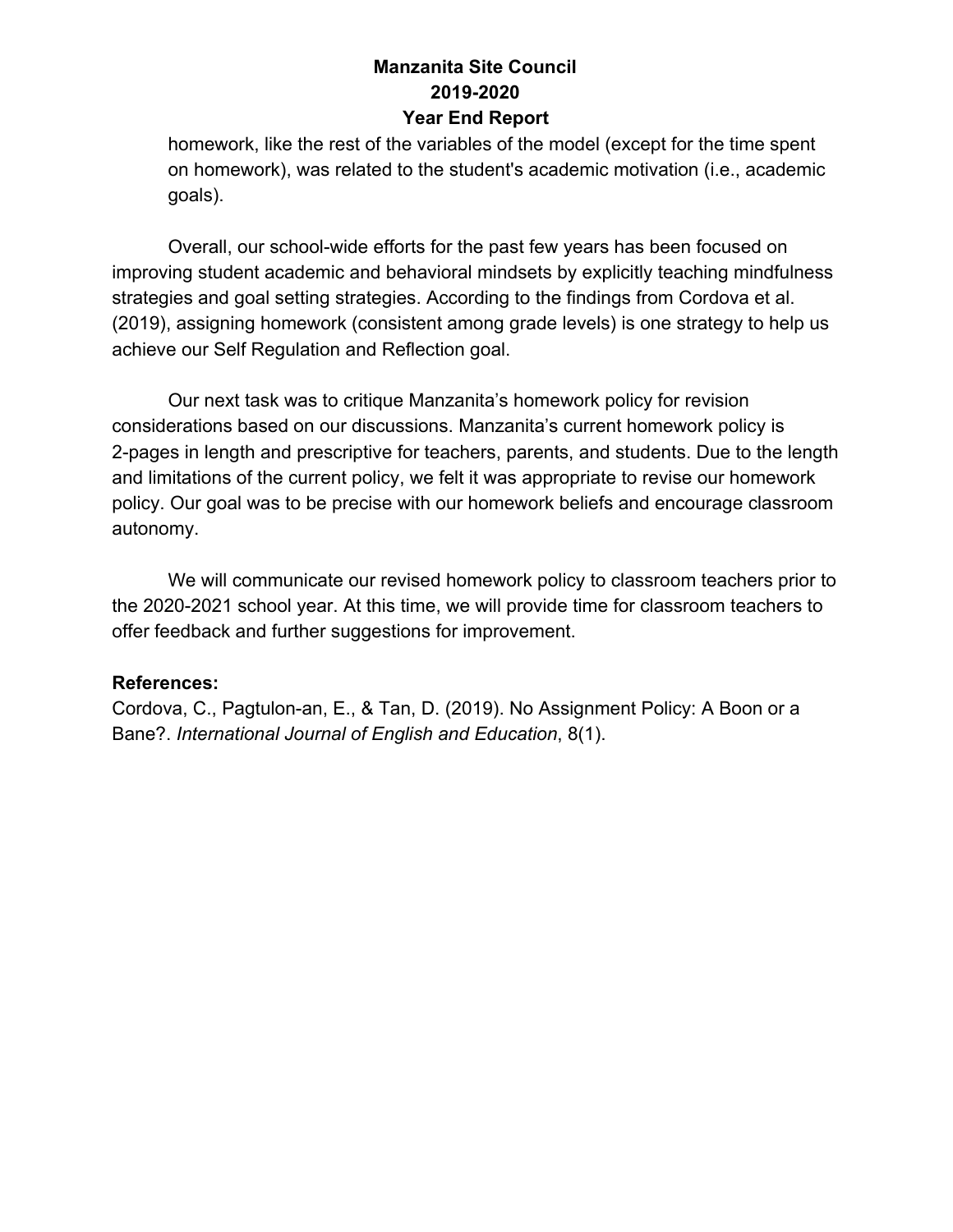# **Manzanita Elementary Homework Policy 2020-2021**

#### Purpose of Homework:

Homework is one of the many learning activities in which students engage in outside of the classroom setting. Its purpose is to develop responsibility, self-direction, and organizational skills. Homework should extend learning and/or provide practice in applying concepts initially presented in the classroom. It gives opportunities for developing and fostering life-long learning practices and is a means for communication between home and school.

#### Homework Guidelines:

While homework may cover all subject areas, homework practices across all grade levels will include daily reading. Nightly reading may include: reading independently, reading to someone, and/or being read to by another person. Students in grades 1 - 5 may also engage in weekly math fact practice. Specific classroom homework expectations will be communicated at your child's Back to School Night.

Time Allotments for Homework: Kindergarten - Grade 2 15 - 30 minutes<sup>\*</sup> Grade 3 - 5 45 - 60 minutes<sup>\*</sup>

\* Times are approximate

### Teacher Responsibilities:

Teachers will communicate homework expectations to students and parents. Assignments provided to students will be clearly explained and students will understand when the assignment is due. Teachers will set up routines and procedures to help with organization and timely completion of assignments by students.

### Student Responsibilities:

Students should understand assignments and turn them in on time while developing ways to monitor work completion at home and learning organizational strategies. Work should reflect high standards regarding effort and completeness. If an assignment is challenging, students should communicate this to their teacher.